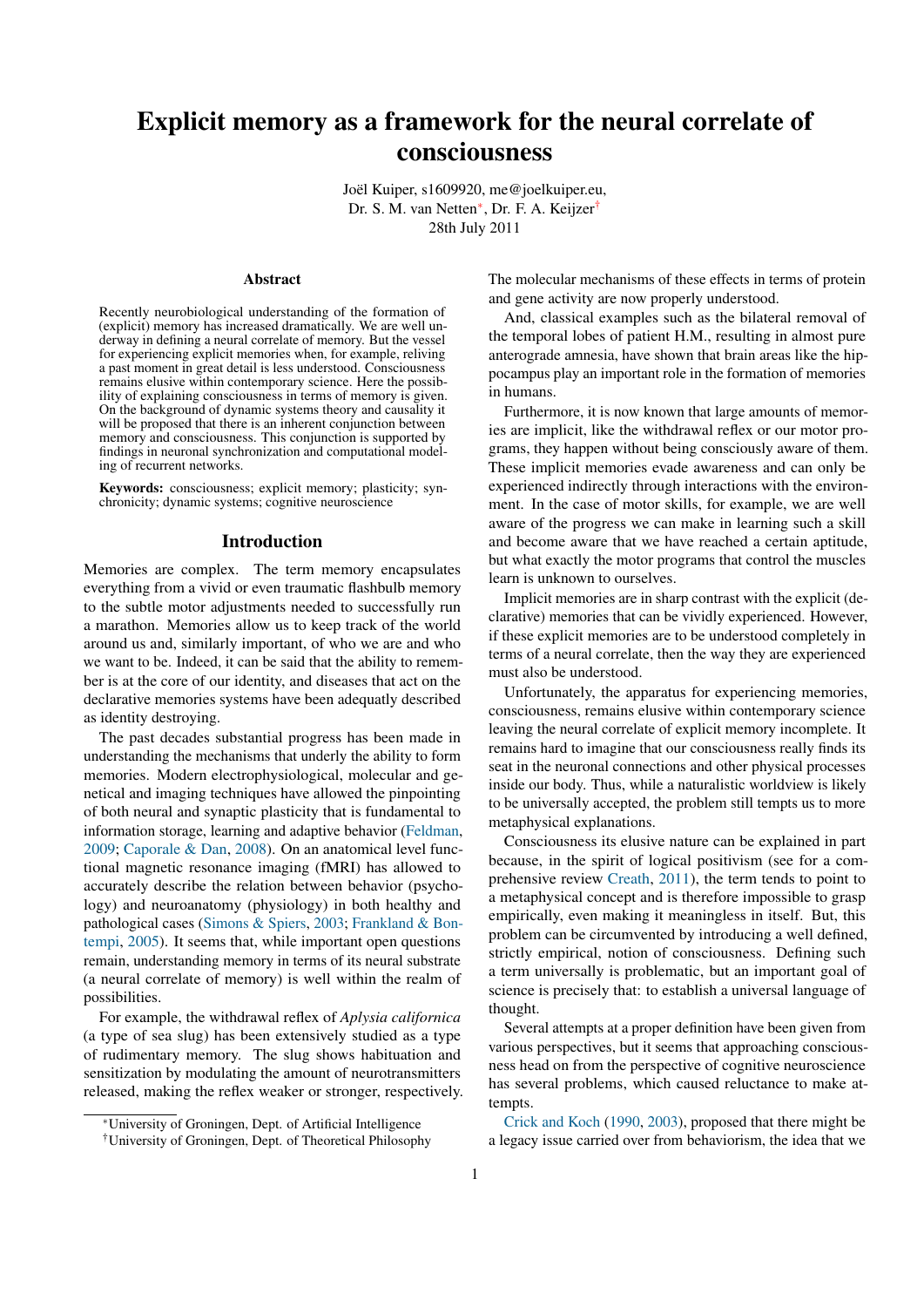should simply not be concerned with such black-box issues. Or, that contemporary neuroscience lacks a useful vector in approaching the problem in terms of neural processes.

Indeed, explaining consciousness in terms of interacting proteins or fMRI-BOLD measurements in particular brain areas on its own does seem to be a widely, or publicly, accepted route.

But what is not accepted for consciousness seems to be for explicit memory, namely finding a neural correlate. It is accepted that explicit memories reside in our brain, and that the experience of remembering is a conscious one. This offers an interesting line of reasoning, since the neural correlate of explicit memory is one that needs to include the conscious experience of remembering to be comprehensive.

So instead of finding a Neural Correlate of Consciousness (NCC) head on it might be possible to explain or even define *in terms of the explicit memory process*. This is a two way approach, both a systematic search for the neural correlate of the experience of explicit memory is undertaken, as well as proposing that this neural correlate might be closely related to that of consciousness.

It seems reasonable that integral in this systematic search would be the advances in the field of computational neuroscience. The possibility to simulate hypothetical processes and perform otherwise technically challenging experiments *in silico* has undoubtedly expanded our understanding of the relation between mind and matter.

The aim of this paper is therefore to create a unifying view of explicit memory and consciousness. While no novel ideas or results will be introduced per se, it is the authors opinion that the proposed conjunction between the philosophical, neuroscientific and computational approach will provide new insights.

It will be proposed that both memory and consciousness rely on the same mechanisms, and that the NCC is closely related to the neural correlate of memory. Furthermore, a short overview will be given of memory, consciousness and synchronous activity. These ideas are often correlated (e.g. [Edelman et al.,](#page-9-6) [2011;](#page-9-6) [Fries,](#page-9-7) [2009;](#page-9-7) [Klimesch et al.,](#page-10-1) [2010;](#page-10-1) [Herrmann et al.,](#page-9-8) [2004\)](#page-9-8), but there is no consensus yet on their precise relation.

Firstly a definition and origin of memory will be given from a dynamical systems perspective. Herein, coincidence detection and causality will play an important role. Secondly an overview of neural network topology and spike activity will provide the necessary neuroscientific background to this perspective. Next, an overview of recent discoveries in Spike Time Dependent Plasticity (STDP) will be given. And, finally an integrative perspective will be proposed in which it will be argued that consciousness relies on the same mechanisms as memory.

# Memories as dynamic and future predicting

To use explicit memory as a way to explain consciousness, and to explain the conscious experience of remembering, a few

ideas must first be elaborated. This is necessary to formulate an appropriate and useful definition of explicit memory.

Briefly, instead of looking at memory as a storage device it must be considered as a continuous process, which will be supported by the concept of *dynamic systems*. Furthermore for memories to be evolutionary advantageous there must a certain order in things, such that remembering a past moment will be beneficial in the future, which will be elaborated as the concept of *causality*. These two concepts will then be used to propose some criteria for which a neural correlate compatible with one for consciousness can be found.

While the concepts are unlikely to be refuted, it must be noted that if they are, the henceforth proposed conjunction fails to produce an empirically useful notion of consciousness and memory.

#### Dynamic Systems

The acceptance that we are subjected to same laws of physics as everything else clearly set course away from the Cartesian mindset of substance duality. With this acceptance not only did psychology find its way into neuroanatomy, the conceptual link between our surroundings and our inner mental world could also be made.

It was realized that our surroundings can be used to remember things and to complement intelligence. One example is that of making notes, or more recently, the internet.

Key is that our mental representations arise from being situated in the very dynamic world around us. This connection between inside and outside, has made the groundwork for the use of dynamic systems theory within neuroscience.

The dynamic systems approach applied this way has given rise to the idea that instead of complicated abstract symbol manipulations, human and animal behavior can be better explained with the differential equations that arise from the laws of physics<sup>[1](#page-1-0)</sup>. And following from that notion, that much of our cognitive capabilities are in a sense simpler than they seem, because we can exploit exactly those physical laws.

The hallmark of the dynamic systems approach herein has been the orientation behavior of the common house fly, *Musca domestica* [\(Poggio, Reichardt, & Hausen,](#page-10-2) [1981\)](#page-10-2). Flies as part of their mating behavior tend to orient themselves toward moving objects, which is a seemingly complex system. But, detailed analysis of the flies neural network revealed a very simple system. A motion detector is directly coupled to the torque of the fly, thus when movement in its right visual field is detected, the fly steers to the right, to the left for the left visual field and zero torque is generated when an object is dead ahead. When the fly changes its torque so too does the position of the object in its visual field, therefore as a consequence generating a following behavior.

The consequence of this is that there can be intelligent behavior without symbolic representations. Looking at this from another perspective it can deduced that, like [Van Gelder](#page-10-3) [\(1995\)](#page-10-3)

<span id="page-1-0"></span><sup>&</sup>lt;sup>1</sup>Physics here is used as a placeholder term for all the stable laws of the universe, and within this paper it is assumed that there is a possibility to reduce higher order effects to the (sub)atomic domain.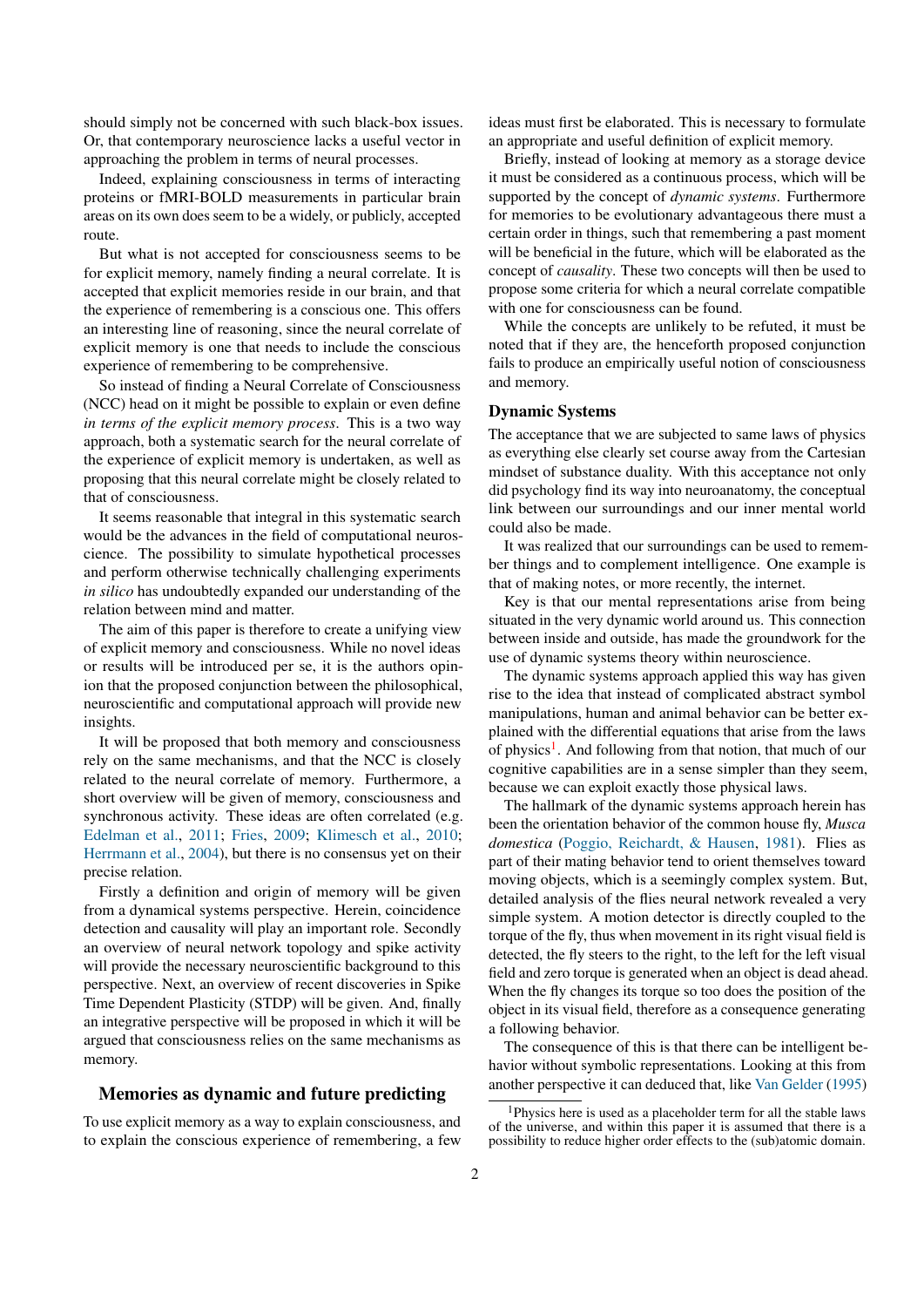<span id="page-2-0"></span>

Figure 1. Governor used to regulate steam engines.

in his article *What might cognition be, if not computation?*, that perhaps all cognition is merely the result of the dynamics of physics. He used the example of the steam engine governor (figure [1\)](#page-2-0), an ingenious device to regulate the speed of the engine.

To achieve the desired effect of a stable output speed a device could measure the speed of the rotation, the pressure and so forth and then, through some computational device, algorithmically calculate a desired modulation which should be actuated. But instead, the device exploits the centrifugal force. When the speed of the engine increases the rotation increases and thus, through centrifugation, pushes two weighted balls upward. Attached to the balls are two rods which pull, proportional to the height of the balls, a lever which regulates the engines' intake. The device is ingenious in its simplicity, merely through some basic laws of physics the speed of steam engines could be kept constant, which was crucial in sparking in what is now know as the Industrial Revolution (aprox. 18th and 19th century).

It could be that indeed human cognition, instead of taking in data, processing and then acting out the results of that computational process, our fluent interaction is better to be understood in terms of devices like the governor.

To conclude, it must be learned from the fly, the governor and dynamic systems theory in general, that our interactions with the surrounding world are important for our mental capacities. Behavior is to be understood as a continuum of interactions between the agent and its context, on both the immediate time scale, and on the scale of its evolution.

Underlying the way interaction between the agent and its context happen is the idea that its actions have a certain predictable outcome. Such predicability comes from the notion of causality, which will now be elaborated.

## **Causality**

One of the great marvels of intelligence is that connections between a cause and an effect can be seemingly inferred. This

idea that if a certain condition is met it must be that a certain outcome follows, is called causality. Or in different terms, there can be a relation between one event happening after another, in such a way that the first *caused* the latter.

Coming up with systematic way to finding and formalizing those causal relations has been the centerpiece of the Scientific Revolution. Crucial to the revolution has been the often cited father of the scientific method, Francis Bacon (1561-1626). He was one of the first to device the method of inductive reasoning. With inductive reasoning a general causal rule can be inferred form a set of particular observed causal relations.

A simple example is that of a game of pool, when one particular ball hits another we see that the second ball starts moving. If we continue observing this relation, that if a ball hits another the other ball starts moving, we can eventually inductively reason that for any ball that hits another the other will start moving. This relation, when formalized, became the law of conservation of linear momentum. This law has predictive nature, we can assume that all objects in motion follow the law of conservation of linear momentum. So the continued observation of a relation allows for us to predict future relations, which may be completely different.

But does causality actually exist? Does the conservation of linear momentum really constitute a property of the universe? David Hume (1711 - 1776) in his *An Enquiry concerning Human Understanding* argued that the idea of causality is merely a psychological construct, a human tendency. Because all we can observe is simply one fact after another. First we see one ball move and then another, but causality itself cannot be observed. It could be that, instead of the conservation of linear momentum, the balls were made of metal and a trickster was moving them under the table with a magnet.

Furthermore, there is no real necessity for any inductively produced rule to hold in the future. It might be that one moment the conservation of linear momentum does not hold, that the pool balls for example both come to a full stop. It only takes one counter-example to negate all the previous verifications of a rule, a problem which became known as the *Induction problem*. We cannot possibly observe *every* instance of a rule, observations can be flawed, and observations are even restricted by physiology. For example, some rules might be mediated by a special kind of radiation or particle which simply cannot be observed, but would explain some contradicting observations.

From this it seems that the idea of a *necessary connection* (causality) is a psychological phenomenon, simply arising from the observation of many things that seem to happen in conjunction<sup>[2](#page-2-1)</sup> but is not a direct property of reality.

However, for an idea of causality to arise two seemingly disjunct events which are displaced in time must be correl-

<span id="page-2-1"></span><sup>2</sup>Hume also proposed the idea that no actual objects exist, but only the conjunction of certain properties. This was famously illustrated by his thought experiment to think of an object with no properties, which is impossible. While his original texts are still very readable and in public domain [\(Hume,](#page-10-4) [1748\)](#page-10-4), [Bailey and O'Brien](#page-9-9) [\(2006\)](#page-9-9) offer a well written reading guide.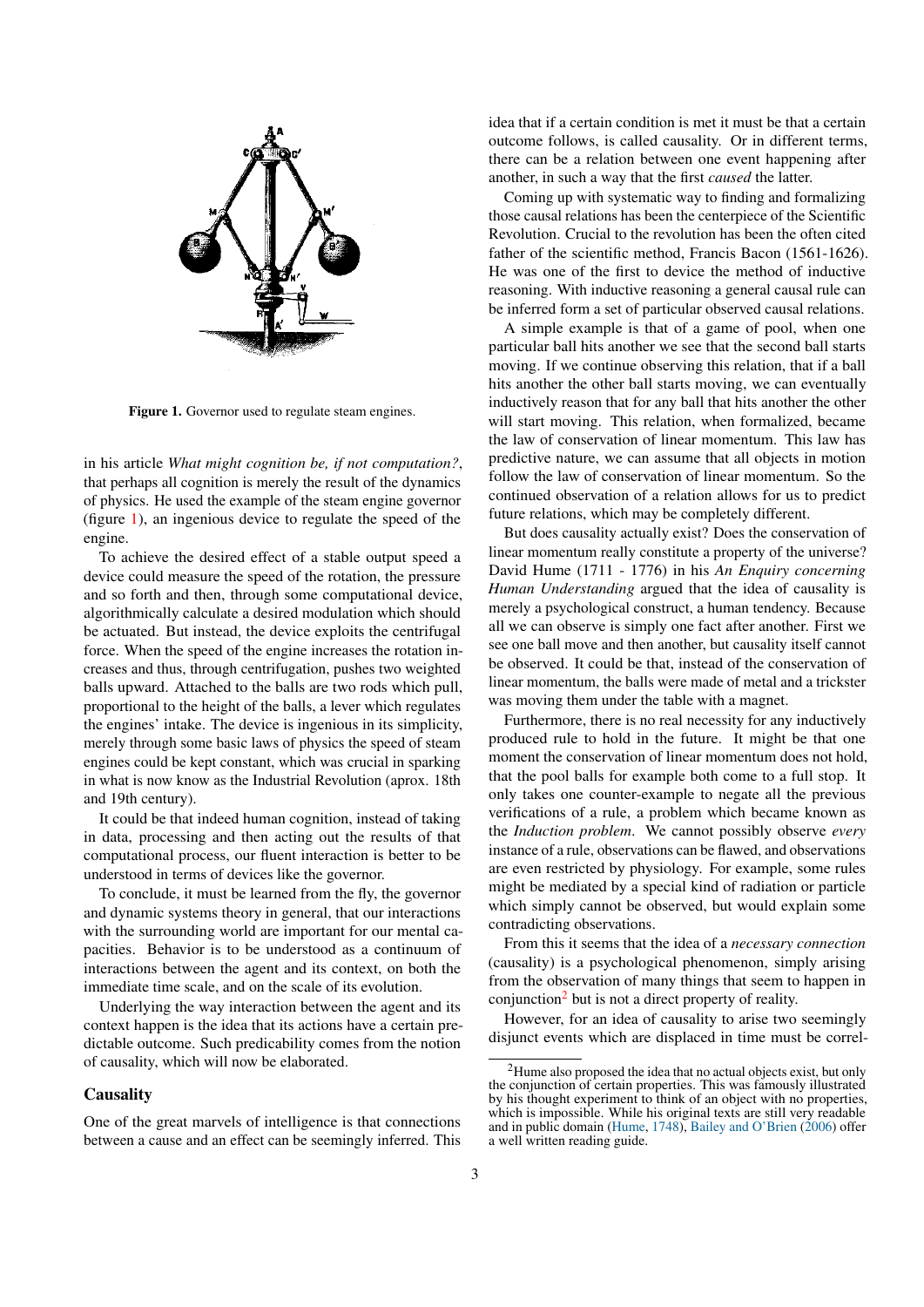ated. To do this a certain memory of a previous event must be present, otherwise only conjunctions at the exact same perceived moment can be inferred. Memory is necessary for an inference about the future, and it can be argued that this predictive nature of causality is the only evolutionary reason for memory.

# Redefining memory

Without the ideas of causality and dynamic system it is tempting to consider memory as a static storage device, commonly using the way computers handle information as a metaphor. This has resulted setting out a definition of memory as a multistaged process, going from perception to short term memory to a fixed long term memory with various intermediates. This approach is however lacking in usefulness when trying to reconcile the conscious experience of remembering an explicit memory with the process of storing such a memory. Because, when various stages are considered it is tempting to somehow place consciousness as a separate stage, or as a *homunculus* observing the theater of thoughts and memories in the brain.

But, these views neglect that consciousness might be part, or even an emergent property, of the various processes it should conscious about. That is to say the conscious experience of remembering a vivid memory like a first kiss or high school graduation in which lively images, sounds and smells can be relived in great detail, does not somehow require a separate neural correlate, but is actually part of the very process of memory. To follow this line of reasoning one needs to view memory as a continuous process, analogous to a signal in physics.

The dynamic systems approach allows this, indeed putting the discrimination between storage and retrieval on the background. Instead of reasoning that an experience is stored (i.e. consolidated neural terms) and then reactivated by an executive when needed, it can be thought of as a continuum of interactions between the agent and the context.

But consider a world without causal relations, one without a necessary connection between past, present and future. In such a hypothetical world there would be no use for any sort of memory, since no consequences about future states can be made, and spending energy on remembering completely disjunct events would to seem to serve no evolutionary advantage.

So, it can be said that any memory in essence stores the conjunction or coincidences (i.e. correspondence in nature or in time of occurrence) of events, and if a certain coincidence is observed in abundance, a causal rule is inferred which allows us to predict future events. Remembering the past and predicting the future in that sense might be two sides of the same proverbial coin. This gives memory an evolutionary advantage, being able to infer something about the future based on the past is extremely beneficial for reproduction and survival.

So instead of looking at memory as a way to accurately depict previous events, it should be considered a continuously updating mechanism for mimicking the perceived world by storing its coincidences (see figure [2\)](#page-3-0). Following from this no-

<span id="page-3-0"></span>

Figure 2. Instead of looking at memory as a static storage device, it should be considered a continuous interaction with the environment allowing to predict future states

tion some criteria must be given, providing a guide in finding a neural correlate.

Firstly memories are acquired (i.e. learned, they are about something), and are not innate to the brain in the sense that we are born with all our memories. Memory is a constructive process which comes forth from being situated in a world and thus those dynamics apply and one of those rules is causality.

Secondly the acquired memories are somehow placed within the neural networks of our brain, this neural correlate of memory is commonly referred to as a *trace* or *engram*.

Thirdly, memory traces can be reactivated given a certain context, whether it is an external stimulus or an internal narrative, the ability to recall is crucial. It does not mean, however, that explicit memories are recalled only within a certain context (as is the case with associative learning like operant conditioning), but it points to the concept of being "readily available".

This concept has strong relations with the computational idea of *content addressability*. In computer memory following the Von Neumann architecture, information is stored as a certain pattern and then given an address. When this address is called the stored pattern can be retrieved. This is in contrast with content addressable memory where the stored pattern can be retrieved by virtue of its own content, without a specific address, or even with fragments of the content which the stored pattern can then fill in or complete.

And finally memory is organized. Not only in temporal and spatial terms but memories also seem to be clustered into meaningful groups, as shown by the spreading of activation [\(Collins & Loftus,](#page-9-10) [1975\)](#page-9-10). This meaningful clustering also happens on the more basal level of perceptual binding, input from multiple sensory modalities is either stored or retrieved as a single event. When a loud bang, for example, coincides often with colorful flashes this eventually might become the memory of fireworks. It are the dynamics of the world that give these coincidences their semantic content.

To illustrate these criteria lets consider the hypothetical example of waking up one morning, and still drowsy, you hit the table where you placed a glass the evening before. Surely the glass falls and breaks. This entire episode is presented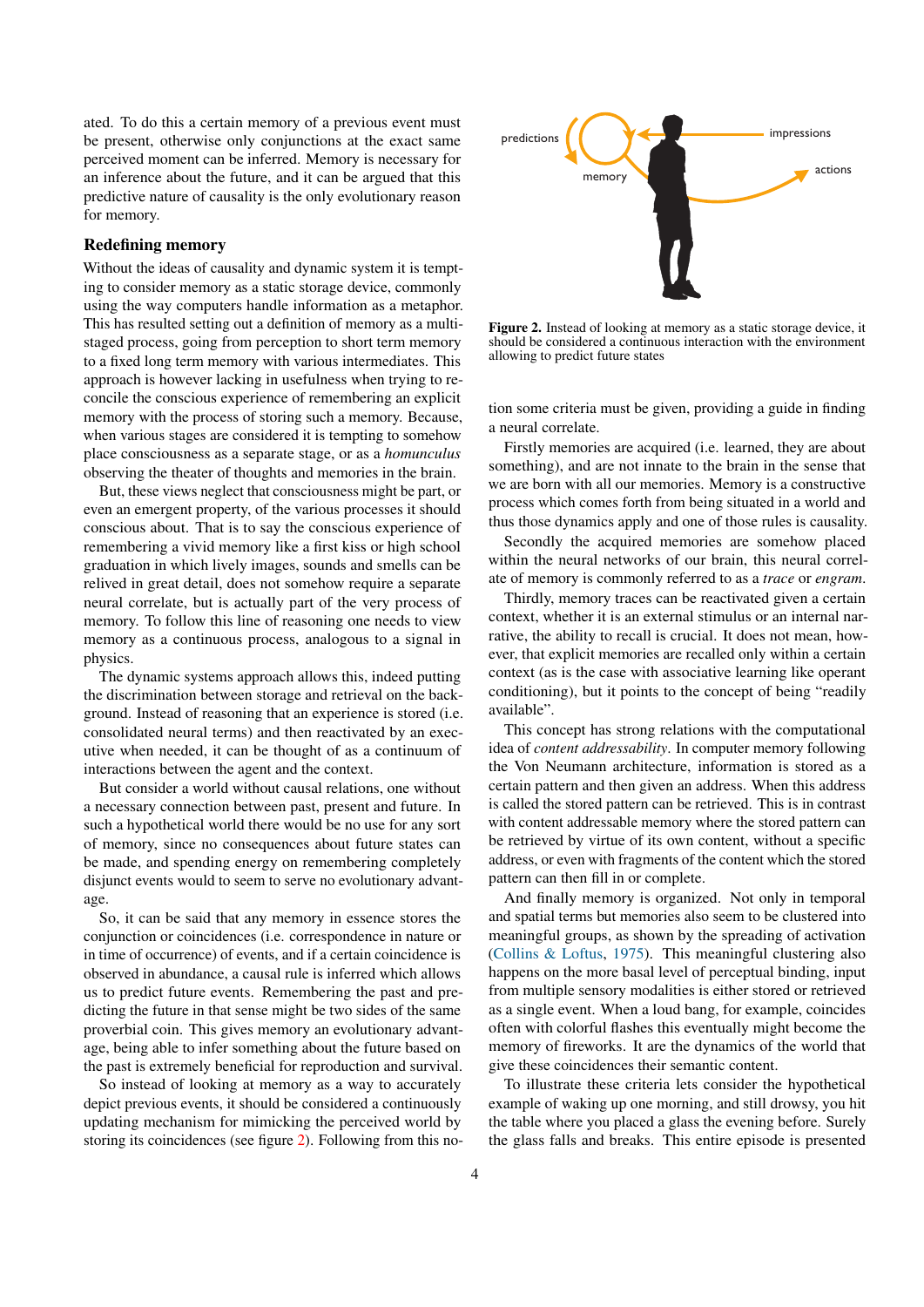in a multitude of modalities, you see the falling the glass as well hearing the effects of it hitting the ground. To experience this event the input of each of the sensory modalities must be encoded into pattens neural activity and propagated through various neural systems. If it is then assumed that somehow those patterns of neural activity can be recalled at a later point of time, say the subsequent evening, then the event can be relived.

In essence the stored neural activity allows us to relive a previous event, and because of the nature of causality this can have a predictive effect. When we remember the falling of the glass it can be inferred that if its placed on the table it's likely to fall, so behavior can be adjusted accordingly.

Note that, since the world acts according to the laws of physics certain causal rules are inherently present. This is extremely useful, if for example the law of gravity would change within one lifetime it would be difficult to learn to walk. It should be noted that the causal rule of gravity, however, seems so ubiquitous that many of its consequences are encoded into our genes through evolution (e.g. the shape of our body), and do not have to be actively learned through interaction with the environment.

The neural correlates of these criteria will now be elaborated. By no means a complete overview will be given of all the subtleties involved in the formation of memory (see for general overviews [Nalbantian, Matthews, & McClelland,](#page-10-5) [2010;](#page-10-5) [Dayan](#page-9-11) [& Abbott,](#page-9-11) [2001\)](#page-9-11), however the insights will serve to propose a conjunction between the formation of explicit memories and the experience of consciousness. Furthermore, it will be argued that the mechanism for binding is in principle the same as that for inferring causal relations.

### Neural correlates of memory

To find a neural correlate of the formation of memory and consciousness a bottom up, rather than a psychological top down, approach will be employed. To do this the basics of a neural correlate, namely neurons, will be the starting point.

The TLU-paradigm (see box 1) supposes that the existence of an action potential is often a group effort of multiple neurons. Depending on the thresholds and the influence of the connected neurons, it can take the action potentials of a multitude neurons within a millisecond time frame to generate a post-synaptic action potential.

The group effort gives rise to the possibility to consider neurons as a coincidence detecting apparatus, because in essence it requires the coinciding activity of multiple neurons to activate a subsequent one.

#### Spikes as a correlate for causality

Consider the example of the falling glass. To coherently perceive the unfolding scene the various visual features, sounds, smells and other sensory perceptions must be encoded into neural activity. The neural activity takes the shape of precisely timed action potentials, or spike pattens (also called spike trains, or spike time patterns). Various ways to encode information in spike patterns are possible, for example by changing

the average rate at which neurons generate action potentials, called rate coding, or more subtly changing the time between subsequent spikes which is generally considered under the umbrella term of temporal coding (for an overview see [Kumar,](#page-10-6) [Rotter, & Aertsen,](#page-10-6) [2010\)](#page-10-6).

<span id="page-4-0"></span>

Figure 3. The schematic principle of binding through synchronicity. The neurons A and B provide input to neuron C, illustrated as the bars where each vertical bar corresponds to an action potential. When neurons A and B fire at the same time the threshold of neuron C is exceeded and fires, as depicted by the red vertical bars. The synchronous firing of C can thus be said to detect the coincidence between A and B.

To coherently experience a scene all this neural activity, often in different brain areas, must somehow be integrated into a single perception. This problem is called the *binding problem*. The binding problem refers to a wide array of psychological questions, for example how the different properties (such as shape, color and motion) of an object, represented in separate brain areas, give rise to the idea of a single object or how a location of an object (where, dorsal stream) is combined with the idea of an object (what, ventral stream).

One proposed solution to the binding problem has been binding through synchronicity (see figure [3\)](#page-4-0). Herein the coincidence between the input of various neurons serves to bind activity into a single stream, and this can be seen as synchronous activity (see: [Singer,](#page-10-7) [1999;](#page-10-7) [Gray,](#page-9-12) [1999;](#page-9-12) [Treisman,](#page-10-8) [1996\)](#page-10-8).

Synchronous activity can be demonstrated with electroencephalography (EEG, see figure [4\)](#page-5-0) by measuring the Local Field Potential (LFP) which is caused primarily by synchronous post-synaptic activity. Furthermore, various studies have shown Event Related Potentials (ERPs) in association areas of the cortex, showing high levels of local synchronicity after a perceived input or thought [\(Singer & Gray,](#page-10-9) [1995\)](#page-10-9). And even decreasing LFP's when a stimulus was not similar (odd) to a previous set of similar stimuli. For example, when a sequence of low pitched tones are subsequently presented and at random points a high frequency tone is inserted a decrease in the LFP can be seen, this effect is called mismatch negativity.

So too, while not directly caused by the concept of binding by confidence since they require more precise understanding of the nonlinear dynamics of neural populations or graph theoretical understanding of the neural networks, neural oscillations provide evidence for the binding hypothesis.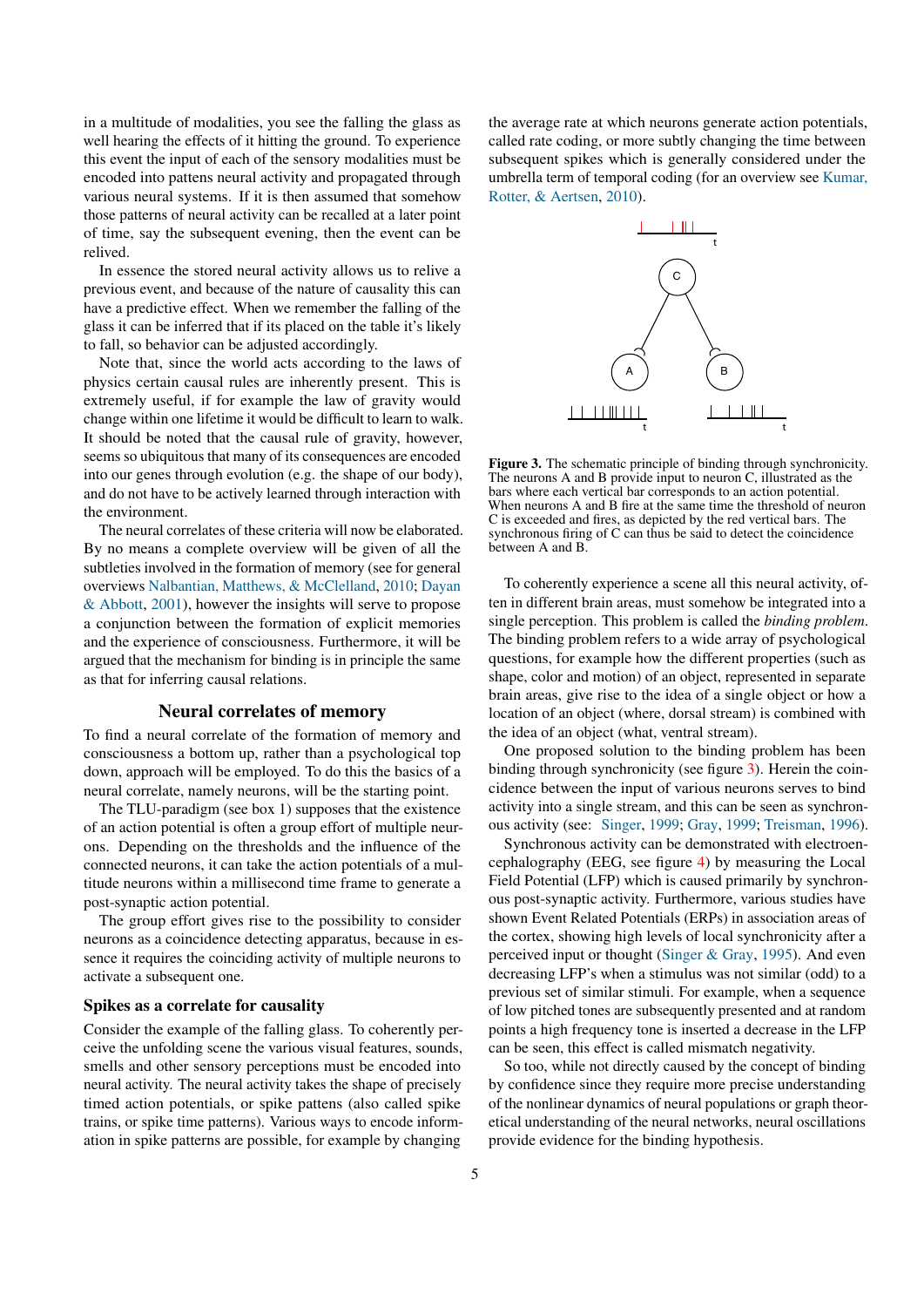## Box 1. Threshold Logic Units

Much can be said about neurons on various levels providing deep and interesting insights in the general function of cognition, disease, aging and much more. Neurons are, however, conceptually most easily described as Threshold Logic Units (TLU's). Input from other neurons is summed, weighed and, when a certain pre-determined threshold is exceeded, output is generated which serves as input toward subsequently other neurons.

Biologically, when a certain amount of ion-channels have opened enough to trigger a cascade of opening voltage-depended channels, an action potential will flow over the neuronal membrane towards the end its axon. There the change in membrane potential will cause vesicles with neurotransmitters to be released at the synaptic junction. At the receiving end of the synaptic junction, usually a dendritic spine of another neuron, the released neurotransmitters will cause conformational changes in its channels, which give the possibility of another action potential or cause changes in the epigenetics of the neuron through second-messenger systems.

The membrane dynamics are complicated and nonlinear and many factors contribute to the overall shape of the output function: types of ion-channels (including various sub-types), density of these channels, placement, shape of the dentritic tree and its spines, existence of myelin, etc.

Ultimately epigenetics determine much of the neurons behavior. Precise understanding of the expressed genes and their methylation patterns, the influence of RNA-i's and other co-factors has revealed that the inner world of a neuron is complicated. The basics of the TLU-paradigm however remain unchallenged.

Gamma band oscillations  $(30 – 100 Hz)$ , for example, have often been implicated in the binding of sensory modalities. Furthermore, gamma and theta  $(4 - 7 \text{ Hz})$  band oscillations have been found in the hippocampus and enthorinal cortex during memory formation and retrieval [\(Klimesch et al.,](#page-10-1) [2010;](#page-10-1) [Axmacher et al.,](#page-9-13) [2006\)](#page-9-13). Both in support of a theory of binding through synchronicity and a role in memory formation.

<span id="page-5-0"></span>

Figure 4. "Simulation of neural oscillations at 10 Hz. Upper panel shows spiking of individual neurons (with each dot representing an individual action potential within the population of neurons), and the lower panel the Local Field Potential reflecting their summed activity" [\(Wikipedia,](#page-10-10) [2011\)](#page-10-10).

To summarize, the binding which allows us to perceive objects represented as activity in various brain areas can be solved using the principle of neural coincidence detection, which gives rise to synchronous activity that can be demonstrated with EEG.

But if highly synchronous activity happened without any form of temporal organization its representative power would be severely limited. To infer causality the activity must be

<span id="page-5-1"></span>

Figure 5. Causal inference through coincidence detection. Red spikes depict the firing of neuron  $\tilde{C}$ , blue the delayed activity of neuron B. Note that the length of the lines do not necessarily represent the length of the axon, but serve to depict the time necessary for a spike to reach neuron C; various morphological variations as well as nonlinear sub-threshold membrane dynamics can play a role.

somehow displaced in time. By changing the arrival time of neural activity, such as the case with delay lines, coincidences through time can be inferred (see figure [5\)](#page-5-1).

Thus delays within the connections between the individual neural ensembles are necessary for the precisely timed spike train intervals to encode for causality and feedforward connections might introduce those delays by virtue of speed of neural transmission, sub-threshold membrane dynamics and various other mechanisms.

The last neuron in the chain might then actuate a certain behavior specific to a certain coincidence or causal rule. Memory in such feed-forward connections is, however, limited by the topological length of the chain.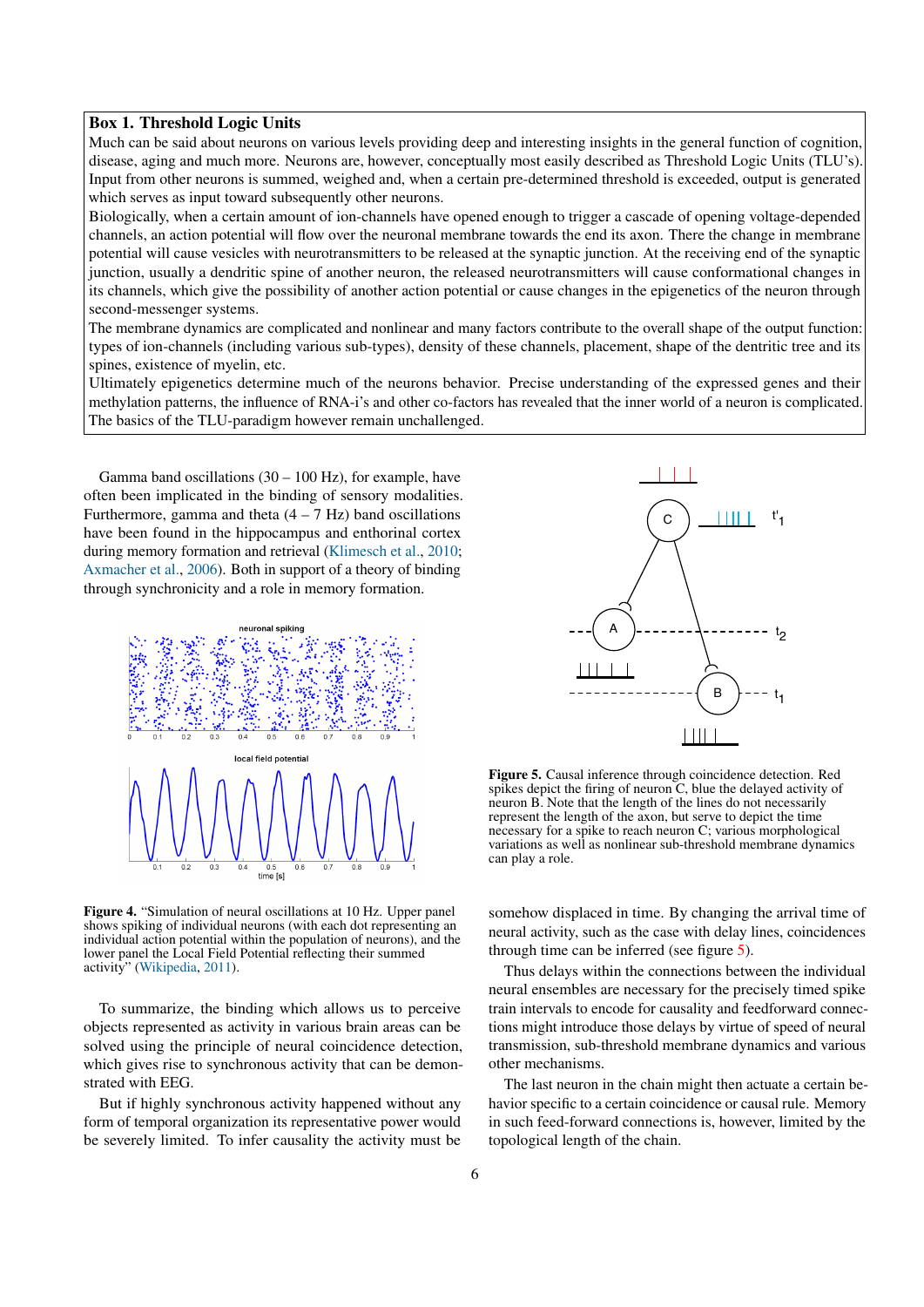Note that while it is a useful method of visualizing the neurons in the chain as depicted in figures [5](#page-5-1) and [3](#page-4-0) as fixed, in reality the activity can be largely independent of the topology. In other words, if the neural network is thought of as a network of roads and the spikes as cars then it is useful to note that for the cars to travel in a certain order or reach a certain destination many possible routes can be taken.

#### Recurrent topologies as memory

In order to introduce a form of memory, to keep patterns active, the concept of recurrence can be explored.

Recurrence refers to the idea that neurons are either directly or indirectly connected to themselves (figure [6\)](#page-6-0). This allows them to activate themselves, possibly with a delay. For example, neuron A might activate neuron B which in turn activates neuron A again or a single neuron might activate itself, which causes a timed loop of action potentials, keeping patterns of synchronous activity locked.

<span id="page-6-0"></span>

Figure 6. Two common types of neural network graphs. The network a) illustrates a feedforward pattern. Notice the ordering of layers. Network b) illustrates a typical recurrent network, such as a [Hopfield](#page-9-14) [\(1982\)](#page-9-14) network. (from [Jaeger](#page-10-11) [\(2001\)](#page-10-11)).

Therefore recurrent networks allow for a type of memory. They can store causal relations of the outside world by virtue of delays in synaptic transmission as well as their network organization.

It should be noted that like feedforward connections there is no need for any single neuron in these networks to be associated with only one trace of synchronous activity. Neither should any one trace be encoded in only one network. It seems possible that there are many different traces of synchronous activity within the neural network for a single causal relation, and new experiences (i.e. novel encoded sensor input) do not necessarily interfere with old traces. Indeed, neural networks

are a highly distributed form of representing the causal rules and coincidences from the sensory input.

Mathematical descriptions of recurrent networks that are trained on certain input patterns by modeling Hebbian learning, such as [Hopfield](#page-9-14) [\(1982\)](#page-9-14) networks have shown to be capable of pattern completion and noise reduction in a content addressable fashion with multiple stable patterns.

More recent computational advances have also shown that sparsely distributed recurrent networks in the field of reservoir computing, such as Echo State Neural Networks [\(Jaeger,](#page-10-12) [2007\)](#page-10-12) and Liquid State Machines [\(Maass et al.,](#page-10-13) [2002,](#page-10-13) [2003\)](#page-10-14), can be computationally trained to mimic complex nonlinear signals. In essence keeping the fed patterns active in a large randomly and recurrently connected reservoir. These complex nonlinear signals in turn can be interpreted as a mathematical description of real world causality, thus the ability to mimic them closely resembles that of memory.

To summarize, precisely timed synchronicity between spike trains [\(Kumar et al.,](#page-10-6) [2010\)](#page-10-6) in neural networks seems to be capable of this by binding multiple traces together, such as those from multiple sensor modalities. And networks with delays can encode for the causal temporal dynamics of the world. Activity in the recurrent connections seems to allow for memory. Precise timing of the delays in the networks create a representation, an echo, of the dynamics of the outside world: a neural representation of physical coincidence.

#### Plasticity as stabilizing

Research in the neurobiology of memory showed a secondary more long term effect in conjunction with the effects of spike activity in the neural networks. Synaptic plasticity like Long Term Potentiation (LTP) and Long Term Depression (LTD) improve or decrease the ability of the pre-synaptic cell to communicate with the post-synaptic cell bidirectionally. These processes are relatively slow, requiring synthesis of new proteins by gene expression. The effects are, however, long lasting and have been implied to play a major role in the formation of long term memory. This role is supported by the strong presence of LTP in brain regions commonly associated with the formation of long term memory, like the hippocampus and various neocortical areas (for an overview of neocortical plasticity see [Feldman](#page-9-0) [\(2009\)](#page-9-0)).

These processes have become neurobiological evidence for Hebbian learning, which states that neurons that fire in conjunction become associated ("neurons that fire together wire together"). Conceptually this idea was developed further to the concept of auto-association, stating that repeated effects of Hebbian learning form a pattern of association, called an engram.

Studies of the effects of varying the timing of weak and strong input from the enthorinal and the dental gyrus, however, found that the synaptic modification also depended on the temporal order of the inputs. Potentiation occurred when a weak input preceded the strong input by less than 20 ms, and a reversed order let to depression (originally [Levy and Steward](#page-10-15) [\(1983\)](#page-10-15), but see [Caporale and Dan](#page-9-1) [\(2008\)](#page-9-1) for a recent review).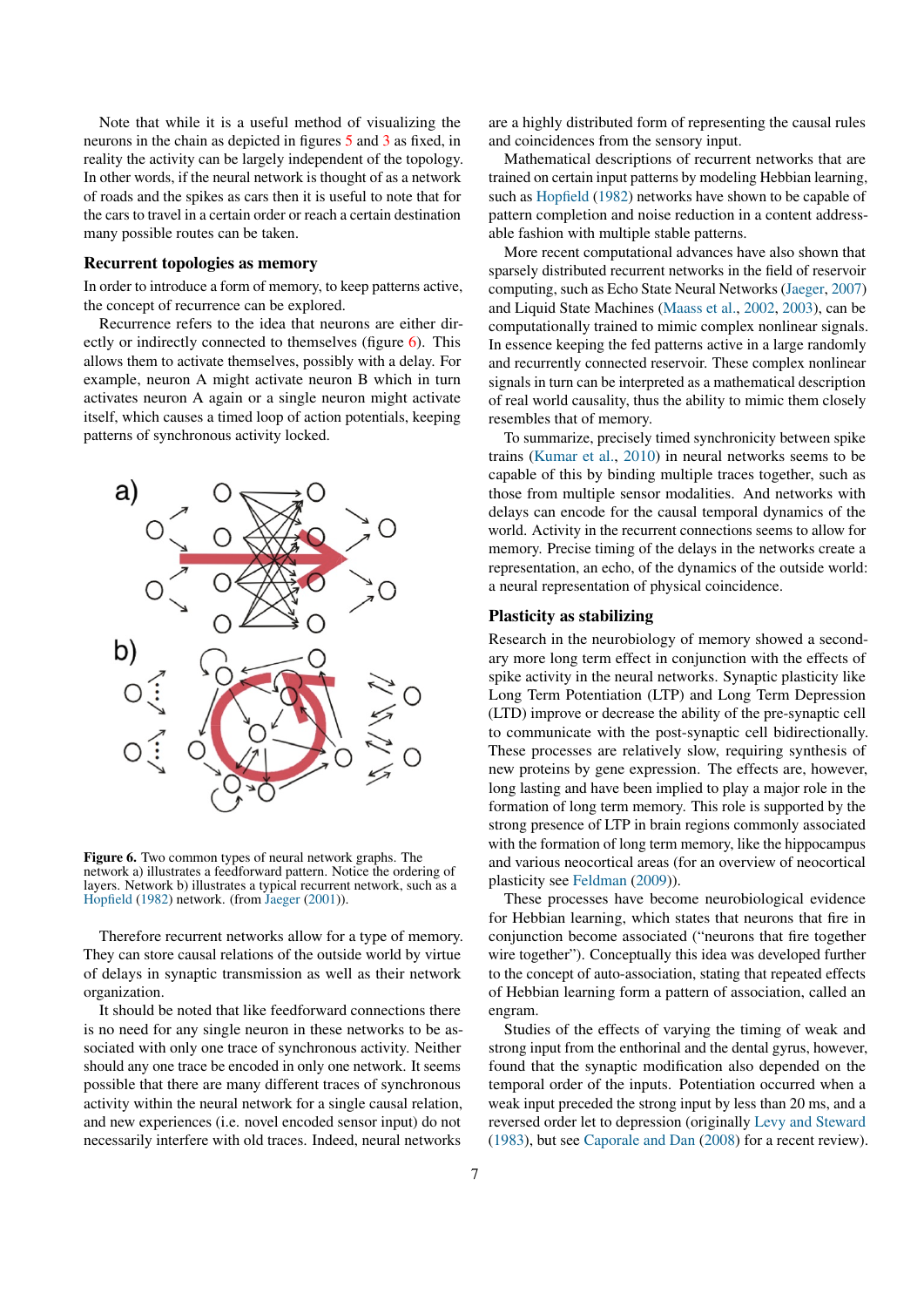<span id="page-7-0"></span>

Figure 7. An example of STPD in an excitatory-excitatory connection, x-axes shows relative timing between pre-synaptic and post-synaptic stimulation in milliseconds, y-axes the change in sensitivity

Various types of plasticity dependent on the order arrival order of action potentials were found, which collectively became known as Spike Time Dependent Plasticity (STPD, see figure [7\)](#page-7-0). STPD underlies the importance of the precise timing and order of spikes on a millisecond scale.

It seems that STPD allows synchronous activity that occurs often, such as the case with observer causal relations or the binding of specific properties, to stabilize or consolidate. So coincidences or causal relations bound by feed-forward patterns that occur often are favored by, STDP, but so too are coincidences that happen with the phase-looped locked activation in recurrent connections, creating a background, or echo, of favored activity.

What seems to be happening at a more meta-level was postulated by the connectionist Parallel Distributed Processing paradigm [\(Rumelhart & McClelland,](#page-10-16) [1986\)](#page-10-16). Gradual changes in the parallel distributed processing of the brain allows for pattern completion and future prediction. These gradual changes happen in the direction of the perceived input, that is our inner neural representation of the dynamics of the world becomes more similar to what we perceive

A formal model of this gradual updating is known as the Temporal Context Model (TCM) [\(Howard M.W. & Kahana](#page-10-17) [M.J.,](#page-10-17) [2002;](#page-10-17) [Howard et al.,](#page-9-15) [2005\)](#page-9-15). Inputs that are similar to the *inner context* are more likely to activate and gradually update that *inner context* in the direction of that input. TCM is a form of mental drifting that explains why more recent things are easier to remember than older things.

In summary, the world behaves according to specific causal dynamics. These causal dynamics, coincidences, are encoded into specific traces of synchronous activity which due to recurrent connections form reminiscent background activity, like an echo. When new sensory input arrives this is overlaid on top of the background activity, filtering input that fails to exceed thresholds but also completes patterns. This pattern completion not only happens on a semantic level, but also on a temporal (causal) level, allowing inferences about the future to be made.

Due to the precise timing of spike trains in these traces some connections are strengthened or weakened due to the effects of STDP. This strengthening and weakening happens in a gradual manner, slowly updating the background activity to represent that of the outside world. This process inherently favors coincidences that occur often, not only in the real world but also those that coincide with the background activity. It allows for a more robust way of completing patterns (spreading of activation) and predicting the future.

This means parting from the idea that memories are somehow stabilized and stored away for later use. Instead, they are an integrate part of thought and far more dynamic and versatile. The notion of consolidation might therefore be a misnomer, memories might actually never truly stabilize but are constantly adjusted. Indeed the neural activity in our brain is both memory (consolidation) and thought (retrieval) at the same time, mimicking input from the real world. It allows for vast pattern completion and both spatial and temporal reasoning, for example inferring that glass that falls might break.

But how does this constitute the experience of reliving a memory, or indeed consciousness?

## Memory & consciousness

Suppose that by means of a very specific time-machine your brain from moments in the past can be transplanted in its entirety into you right now. This would mean that all the activity in your previous brain is now your current activity, including sensory input. It would be possible that for the short moment while new sensory input wasn't picked up, which would cause a realization that some the expected (predicted) state of the outside world was incorrect, you would consciously feel exactly like that previous moment. Now, indeed this moment would be very brief, since encoding new sensory percepts happen on millisecond scale and the dynamics are out of sync with the synchronous activity that neural network expected (causing a reduction in synchronicity).

Now lets suppose that instead of your entire brain only the parts that process sensory information were transplanted, and that somehow new sensory input was either suspended or not attended to. It would be entirely reasonable to assume that you would perceive, in all its sensory modalities, that exact moment your brain was transplanted from. The transplanted neural activity would be matched against the background activity reminiscent in the recurrent networks that was favored by STPD and for that moment you would actually be conscious of a previous moment.

These two thought experiments illustrate only an instantaneous transplant, but we can instead take another route. Assume that of a one moment transplant, neural activity is somehow streamed from the past. So lets say we suspend all brain activity of a willing participant right now and start streaming activity from his or her past. Instead of an image now a stream, analogous to signal, is consciously experienced by the participant. Now when the stream is stopped, neural activity by virtue of the recurrent connections and spontaneous activity, will cause causal predictions to be made. The neural network will walk a path towards a stable prediction of a future state. This might be experienced then as a mind wandering off, remembering and predicting future moments.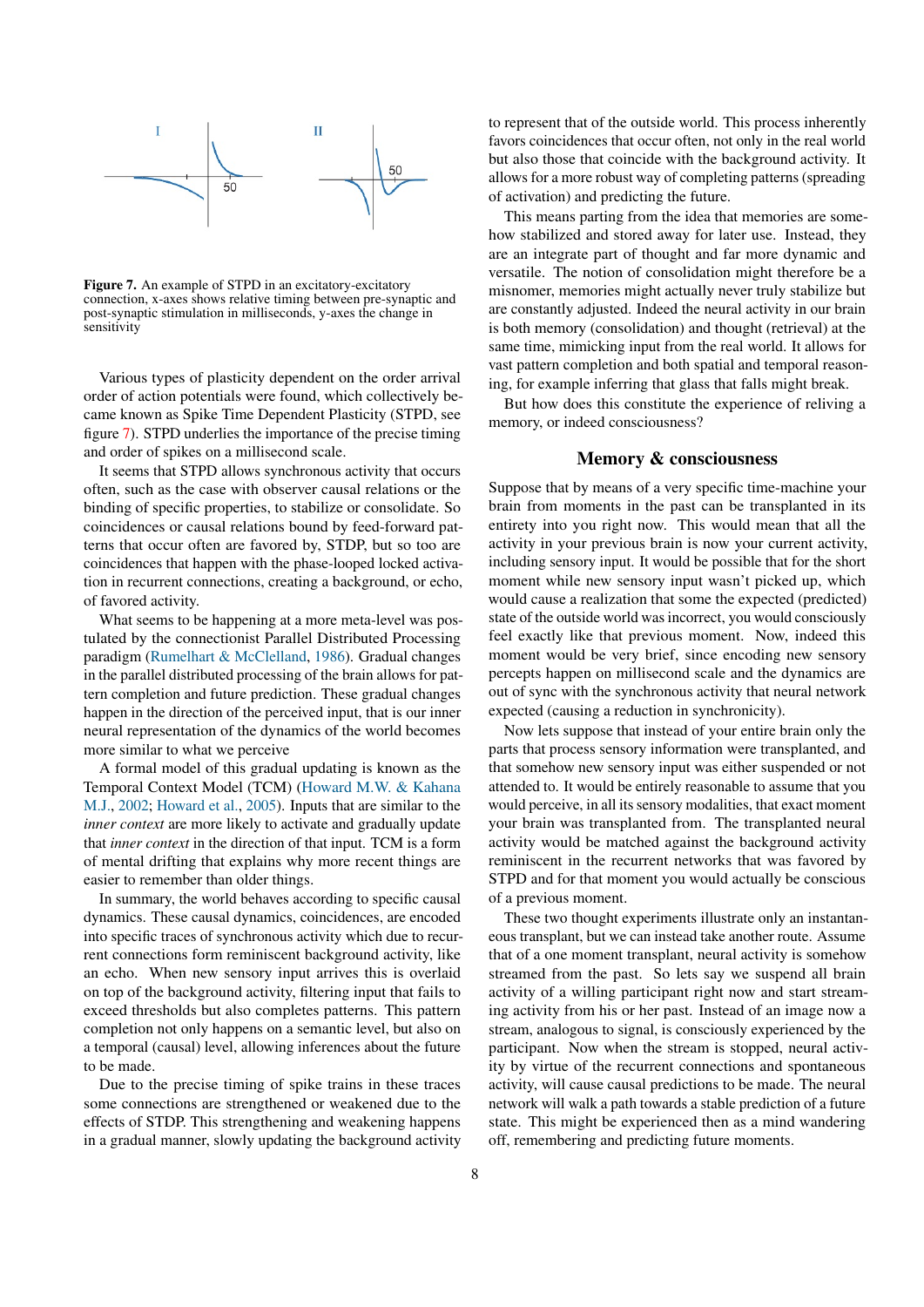But it is possible for this to happen without intervention of a brain time-transplant, because it is exactly what the (recurrent) neural networks do. All the time sensory information is overlaid on the already present activation, finding coincidences and strengthening those connections, and keep some connections active in recurrent activation. But in absence of sensory input, which might be modulated by serotonergic system driven attention, the brain is able to re-induce past activity, the mind so to speak relives.

Recent research in Resting State Networks revealed what has become known the Default Mode Network [\(Greicius,](#page-9-16) [Krasnow, Reiss, & Menon,](#page-9-16) [2003;](#page-9-16) [Sheline et al.,](#page-10-18) [2009;](#page-10-18) [Greicius,](#page-9-17) [Supekar, Menon, & Dougherty,](#page-9-17) [2009\)](#page-9-17) a set connected brain regions often correlated with consciousness and attention (Medial Temporal Lobe, Medial Prefrontal Cortex and Posterior Cingulate Cortex) that become more active when the brain is not attending a particular task. Abnormal activity in the Default Mode Network is now even being explored as a possible diagnostic for the depression and other mental illnesses [\(Buckner, Andrews-Hanna, & Schacter,](#page-9-18) [2008;](#page-9-18) [Broyd et al.,](#page-9-19) [2009\)](#page-9-19).

In absence of input, or in abundance of a modulatory attention effect (effectively "tuning out" sensory perception), the mind will start wander into what it has perceived might perceive. Evolutionary depression has even been explained as a way for the mind to attend for extended periods of time to problems that otherwise are too hard to solve [\(Andrews,](#page-9-20) [2007\)](#page-9-20).

But is this not exactly the sought conjunction? Is the idea of being able to consciously remember a previous moment not exactly analogous to a reminiscent recurrent activation which tries to infer causal relations by synchronicity? When parting from the idea that somehow a separate stage of consciousness and that memory serves a need to fixate the past, it seems plausible that the two inherently conjoined. It requires a certain leap of faith to find a connection between many seemingly disjunct phenomena, but one that might give satisfying answers.

#### **Discussion**

There is a reason that in textbooks on cognitive neuroscience when reviewing memory there is almost no mention of consciousness. Some textbooks fail to address the question of consciousness in its entirety, because consciousness is hard. Not hard in the sense that its inherently a difficult concept. But, in the sense that it is difficult, even for contemporary science, to make a case for something that most people feel very strongly about. As [Dennett](#page-9-21) [\(2007\)](#page-9-21) once put it "everybody is an expert on consciousness". So in part this article was about finding a way to subtly work in a definition of consciousness from a subject less stigmatized, namely memory.

Memory was chosen because it offers a wide array of neuroscientific data, and still offers a very direct way of talking about consciousness. We know what it is to remember.

But during the process of writing the article it became over-

whelmingly clear that not all the data could be convincingly reconciled. How neural oscillations are caused and what their precise relation with recurrence is, is still a matter of debate, and it is notoriously hard to reason from single neurons upwards to the anatomical level.

Some crucial steps therefore had to be left out for simplicity sake, for example it has been shown that when memories are retrieved the same brain regions necessary for encoding the memory are activated. A visual memory seems to reside in the visual cortex. Then to create a coherent scene thalamo-cortical oscillations have been proposed.

Furthermore, the hippocampal area has been proposed as a fast system for memory formation. Providing links to older traces and incoming information from the association areas (through the entorhinal cortex) in the neocortex which allows patterns to be completed based on existing traces. Gradually these links seem to cause reorganization in the neocortical areas in such a way that the trace becomes independent of the linkage from the hippocampal areas.

This neocortical-hippocampal system of memory formation has been called the Complementary Learning System, (for a review see [Simons & Spiers,](#page-10-0) [2003;](#page-10-0) [Ron Sun,](#page-10-19) [2008\)](#page-10-19). And to minimize interference between non-overlapping episodes the hippocampus has a tendency to assign separated patterns to episodes in the hippocampal CA3-subfield. This patternseparation is also greatly facilitated by strong inhibition from the Dentate Gyrus (DG). The DG has almost no overlapping representations and to ensure a consistency, new neurons are constantly added through neurogenesis.

But how this anatomical data can be readily translated to the discussed material was ultimately beyond the scope of this article.

Empirically there is still the question how to test this proposed conjunction. Advances in optogenetics and synthetic biology might one day serve to actually perform the type of brain time-transplant, but to this day remains science-fiction. More plausible ways are *in vitro* modulation of the spike trains to see how precisely this can alter behavior with and without STDP, predicting that disruptions of precise spike time activity without STPD might result in more catastrophic changes.

In humans experiments with Transcranial Magnetic Stimulation (TMS) might serve to interfere with synchronistic in cortical areas, which combined with a test for consciousness might serve as circumstantial evidence.

It can even be speculated that epileptics or subjects to TMS would suffer from memory loss and changes in conscious experience without the slower learning mechanisms of STPD.

Furthermore parting from the idea that memory is static also opens up the possibility to see memory as modulatory for attention and even conscious perception itself. Recent research into the perception of visual motion indeed shows that memory can skew the perception of a scene [\(Kang, Hong, Blake, &](#page-10-20) [Woodman,](#page-10-20) [2011\)](#page-10-20), and the proposed conjunction predicts that these effects are even more widespread.

And Artificial Intelligence might be able to one day recre-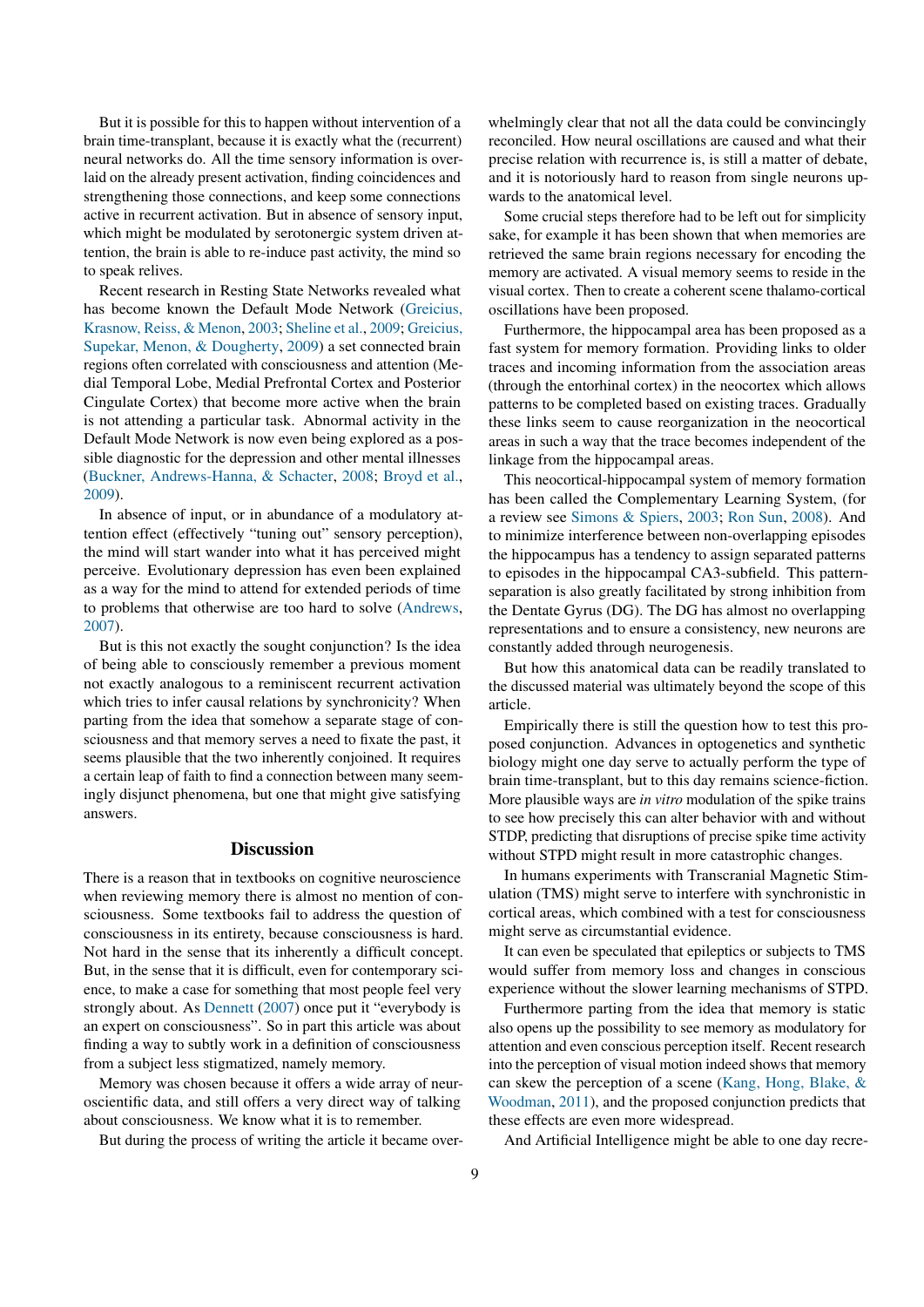ate the hardware necessary for the type of memory employed by neurons, which might give hints towards an artificial consciousness.

In the article *As we may think* [Bush](#page-9-22) [\(1945\)](#page-9-22) not only envisioned hypertext (the core of the internet), but also envisioned science to be more than mere information gathering. He warned that taking the time to think and explain is still important, but that scientists are less and less able to do so. To quote from the article: *"The investigator is staggered by the findings and conclusions of thousands of other workers– conclusions which he cannot find time to grasp, much less to remember, as they appear"* and more than 6 decades later this might be more relevant than ever.

Therefore ultimately the hope is that this article was able to combine some of the recent advances, and set out a novel line of reasoning by taking the time to take a step back and look at the truly staggering amount of acquired data and ideas. Such that in the future experiments can be designed to investigate the connection between memory and consciousness as part of the same neural process.

# Acknowledgements

K. Jansen and I. Slingerland for their additional proofreading and support. Dr. F. Cnossen for allowing me to do this project autonomously and her faith in my work.

## Licence

 $\circledcirc$  This article is licensed under the terms of Creative Commons Attribution-ShareAlike 3.0 license available from [http://creativecommons.org/licenses/by-sa/3](http://creativecommons.org/licenses/by-sa/3.0/) [.0/](http://creativecommons.org/licenses/by-sa/3.0/). Accordingly, you are free to copy, distribute, display, and perform the work commercially and non-commercially under the following conditions: (1) you must give the original author credit, (2) If you alter, transform, or build upon this work, you may distribute the resulting work only under the same or similar license to this one.

## References

- <span id="page-9-20"></span>Andrews, P. W. (2007). The functional design of depression's influence on attention: A preliminary test of alternative control-process mechanisms. *Evolutionary Psychology*, *5*(3), 584–604.
- <span id="page-9-13"></span>Axmacher, N., Mormann, F., Fernández, G., Elger, C. E., & Fell, J. (2006, August). Memory formation by neuronal synchronization. *Brain research reviews*, *52*(1), 170–82.
- <span id="page-9-9"></span>Bailey, A., & O'Brien, D. (2006). *Hume's 'Enquiry Concerning Human Understanding': A Reader's Guide*. Continuum.
- <span id="page-9-19"></span>Broyd, S. J., Demanuele, C., Debener, S., Helps, S. K., James, C. J., & Sonuga-Barke, E. J. S. (2009, March). Defaultmode brain dysfunction in mental disorders: a systematic review. *Neuroscience and biobehavioral reviews*, *33*(3), 279–96.
- <span id="page-9-18"></span>Buckner, R. L., Andrews-Hanna, J. R., & Schacter, D. L. (2008, March). The brain's default network: anatomy, func-

tion, and relevance to disease. *Annals of the New York Academy of Sciences*, *1124*, 1–38.

- <span id="page-9-22"></span>Bush, V. (1945). As we may think. *The Atlantic*, *176*.
- <span id="page-9-1"></span>Caporale, N., & Dan, Y. (2008, January). Spike timingdependent plasticity: a Hebbian learning rule. *Annual review of neuroscience*, *31*, 25–46.
- <span id="page-9-10"></span>Collins, A., & Loftus, E. (1975). A spreading-activation theory of semantic processing. *Psychological review*, *82*(6).
- <span id="page-9-3"></span>Creath, R. (2011). Logical empiricism. In E. N. Zalta (Ed.), *The stanford encyclopedia of philosophy* (Summer 2011 ed.). [http://plato.stanford.edu/entries/logical](http://plato.stanford.edu/entries/logical-empiricism/) [-empiricism/](http://plato.stanford.edu/entries/logical-empiricism/).
- <span id="page-9-4"></span>Crick, F., & Koch, C. (1990). Towards a neurobiological theory of consciousness. *Seminars in the Neurosciences*, 263–275.
- <span id="page-9-5"></span>Crick, F., & Koch, C. (2003, February). A framework for consciousness. *Nature neuroscience*, *6*(2), 119–26.
- <span id="page-9-11"></span>Dayan, P., & Abbott, L. F. (2001). *Theoretical Neuroscience* (Vol. I; M. MIT Press Cambridge, Ed.). MIT Press.
- <span id="page-9-21"></span>Dennett, D. (2007). [http://www.ted.com/talks/dan](http://www.ted.com/talks/dan_dennett_on_our_consciousness.html) dennett on our [consciousness.html](http://www.ted.com/talks/dan_dennett_on_our_consciousness.html). Technology, Entertainment, Design. ([Online; accessed 17-July-2011])
- <span id="page-9-6"></span>Edelman, G. M., Gally, J. a., & Baars, B. J. (2011). Biology of Consciousness. *Frontiers in Psychology*, *2*(January), 1–7.
- <span id="page-9-0"></span>Feldman, D. E. (2009, January). Synaptic mechanisms for plasticity in neocortex. *Annual review of neuroscience*, *32*, 33–55.
- <span id="page-9-2"></span>Frankland, P. W., & Bontempi, B. (2005, February). The organization of recent and remote memories. *Nature reviews. Neuroscience*, *6*(2), 119–30.
- <span id="page-9-7"></span>Fries, P. (2009, January). Neuronal gamma-band synchronization as a fundamental process in cortical computation. *Annual review of neuroscience*, *32*, 209–24.
- <span id="page-9-12"></span>Gray, C. (1999). The Temporal Correlation Hypothesis of Visual Feature Integration : Still Alive and Well. *Neuron*, *24*, 31–47.
- <span id="page-9-16"></span>Greicius, M. D., Krasnow, B., Reiss, A. L., & Menon, V. (2003, January). Functional connectivity in the resting brain: a network analysis of the default mode hypothesis. *Proceedings of the National Academy of Sciences of the United States of America*, *100*(1), 253–8.
- <span id="page-9-17"></span>Greicius, M. D., Supekar, K., Menon, V., & Dougherty, R. F. (2009, January). Resting-state functional connectivity reflects structural connectivity in the default mode network. *Cerebral cortex (New York, N.Y. : 1991)*, *19*(1), 72–8.
- <span id="page-9-8"></span>Herrmann, C. S., Munk, M. H. J., & Engel, A. K. (2004, August). Cognitive functions of gamma-band activity: memory match and utilization. *Trends in cognitive sciences*, *8*(8), 347–55.
- <span id="page-9-14"></span>Hopfield, J. (1982). Neural networks and physical systems with emergent collective computational abilities. *Proceedings of the National Academy of Sciences of the United States of America*, *79*(8), 2554.
- <span id="page-9-15"></span>Howard, M. W., Fotedar, M. S., Datey, A. V., & Hasselmo, M. E. (2005, January). The temporal context model in